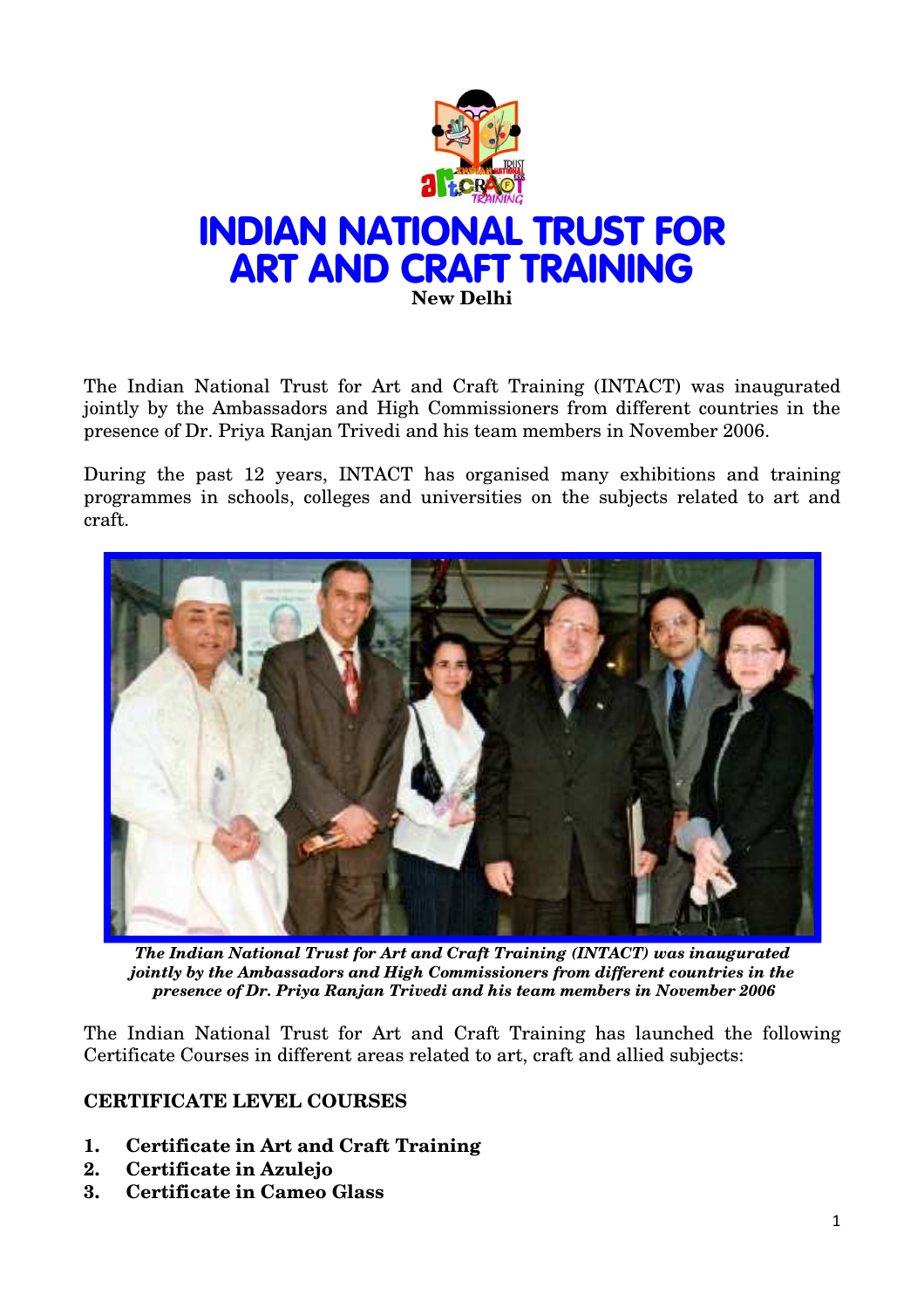- **4. Certificate in Earthenware**
- **5. Certificate in Glassware**
- **6. Certificate in Mosaic**
- **7. Certificate in Porcelain**
- **8. Certificate in Bone china**
- **9. Certificate in Pottery**
- **10. Certificate in Stoneware**
- **11. Certificate in Glass and glass art**
- **12. Certificate in Quilting and quilt art**
- **13. Certificate in Lace-making**
- **14. Certificate in Embroidery**
- **15. Certificate in Rope-making**
- **16. Certificate in Canvas work**
- **17. Certificate in Macramé (knotting)**
- **18. Certificate in Spinning**
- **19. Certificate in Flower crafts**
- **20. Certificate in Leatherwork**
- **21. Certificate in Mixed Media**
- **22. Certificate in Needlework**
- **23. Certificate in Paper crafts**
- **24. Certificate in Wood and furniture crafts**
- **25. Certificate in Marquetry**
- **26. Certificate in Wood burning**
- **27. Certificate in Wood carving**
- **28. Certificate in Woodworking**
- **29. Certificate in Lacquer art**
- **30. Certificate in Carpentry**
- **31. Certificate in Cabinet making**
- **32. Certificate in Upholstery**
- **33. Certificate in Intarsia**
- **34. Certificate in Woodturning**
- **35. Certificate in Stone crafts**
- **36. Certificate in Metal crafts**
- **37. Certificate in Metalworking metalsmith**
- **38. Certificate in Enamelling**
- **39. Certificate in Blacksmithing**
- **40. Certificate in Farrier**
- **41. Certificate in Tinware tinsmith**
- **42. Certificate in Weaponsmith sword making, armorer, gunsmith, fletching**
- **43. Certificate in Clockmaking**
- **44. Certificate in Silversmith**

**Duration :** Three Months

**Eligibility :** No Minimum Educational Qualification has been led down. All those interested in acquiring expert knowledge of art and craft are eligible to apply.

**Fee :** Rs. 3500 or US\$ 85 only to be paid on account of admission, registration and evaluation fee.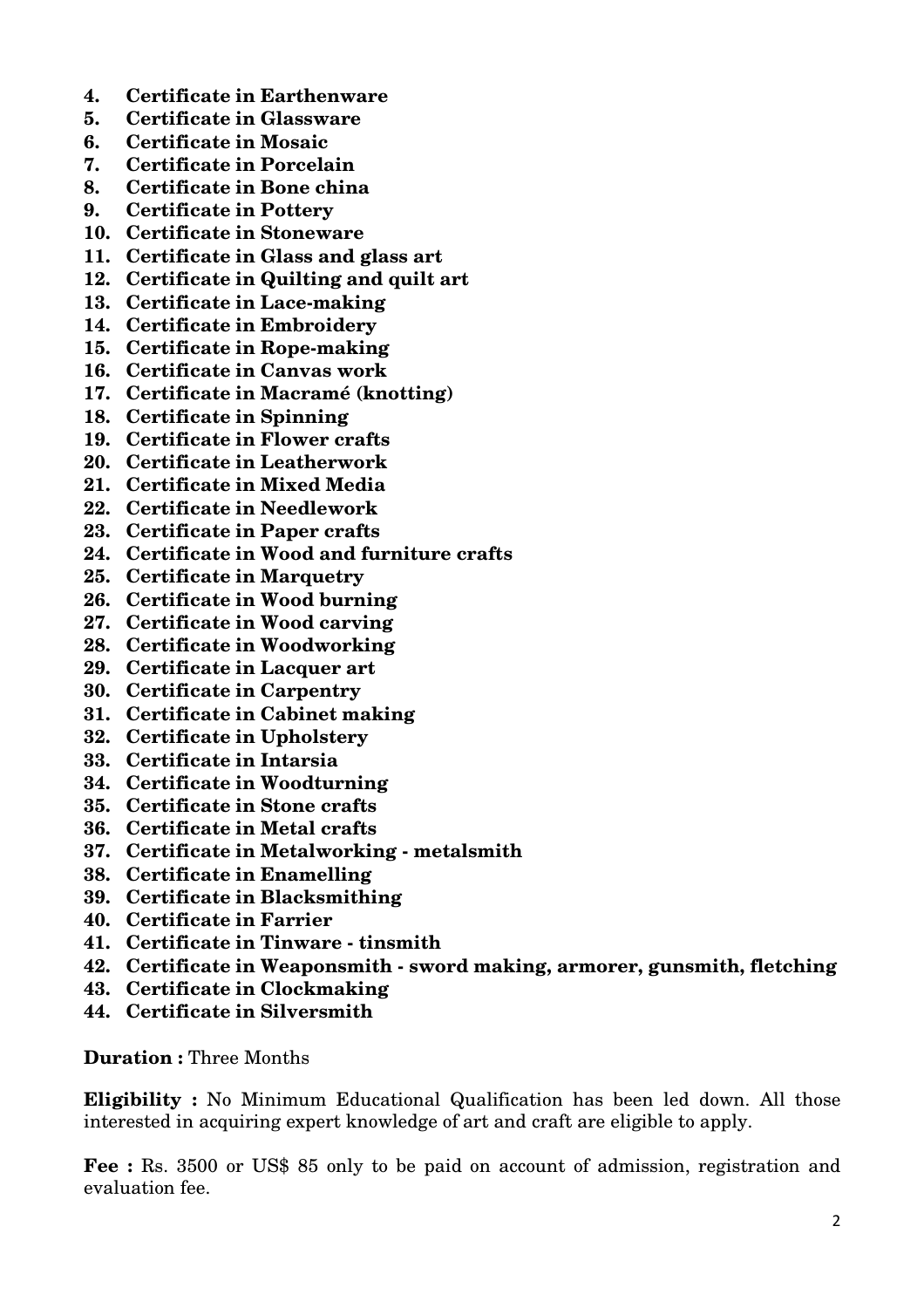This amount is to be transferred to our Bank Account having the following details :

## **Name of the Account : Indian National Trust for Art and Craft Training Bank Name : Indian Bank, Saket Branch, New Delhi, India Account Number : 000705190692 IFS Code : IDIB000S097**

Step by step method of learning at the Indian National Trust for Art and Craft Training :

- 1. Get the Admission Form downloaded and complete the same
- 2. Email the filled-up Admission Form
- 3. Pay the Admission Fee by Cheque / Draft / Electronic Transfer
- 4. Receive the Roll Number and Study Materials
- 5. Go through the e-book carefully
- 6. Complete the assignments and send the same to the Institute by Email / Post
- 7. Submit the Project Report based on your experience and knowledge acquired regarding any topic relevant to the admitted student
- 8. Wait for the announcement of results
- 9. Receive the Certificate (Online)

In case of any clarification, contact the Facilitation Officer, Indian National Trust for Art and Craft Training (INTACT), A 14-15-16, Paryavaran Complex, New Delhi – 110030, India by post or by Email : intact@ecology.edu

#### **For any clarification, contact may be made through telephone by calling on 011-29533801, 011-29533830, 011-29535053.**

# **24-Hours Helpline : 9999833886**

All those interested in getting admitted to one of the Certificate level courses are here by advised to fill-up the Admission Form given below and send the same on the above mentioned address by email or by post along with payment of Rs. 3500 by cheque / draft / RTGS etc.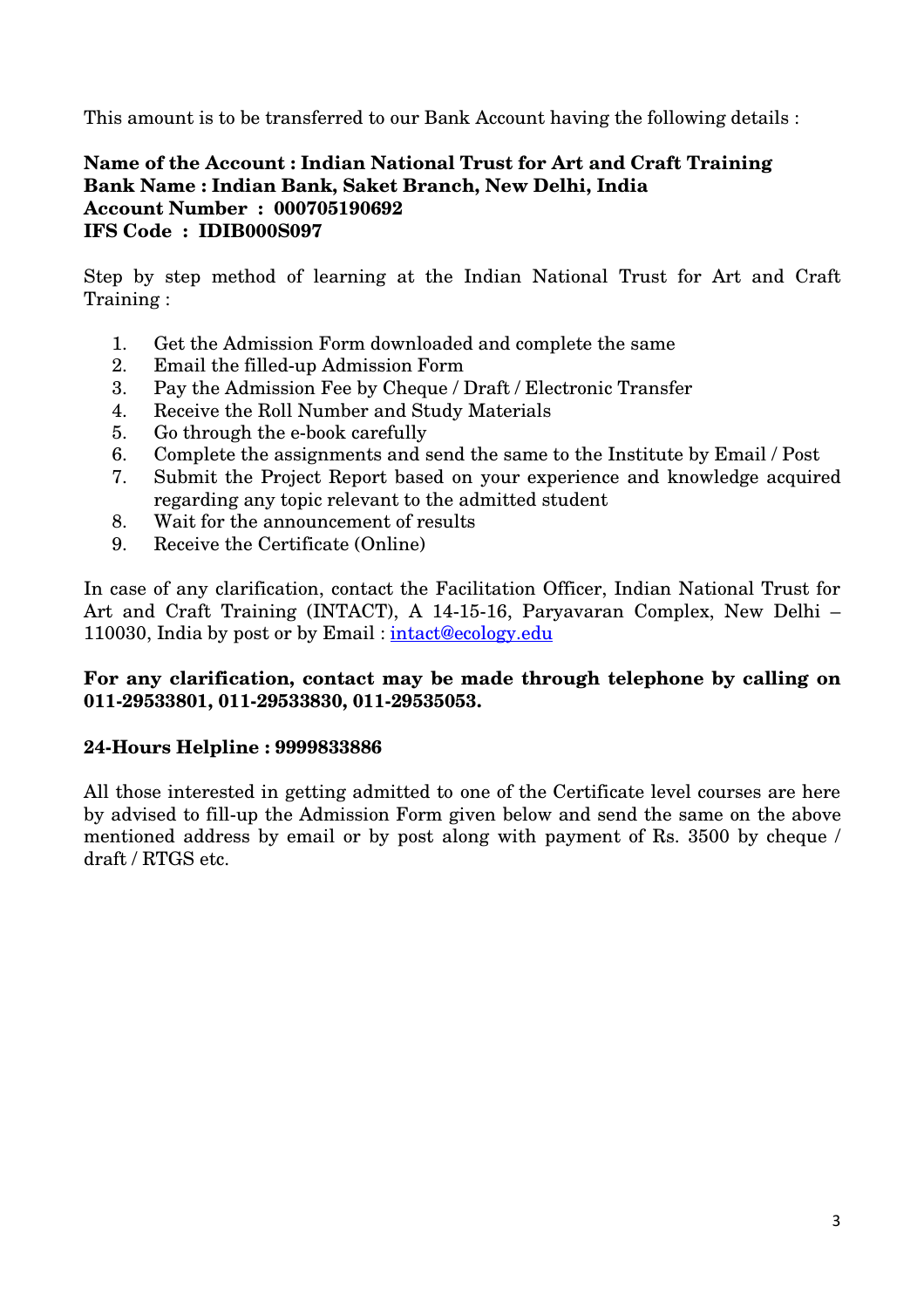

**INDIAN NATIONAL TRUST FOR ART AND CRAFT TRAINING**

**A14-15-16, Paryavaran Complex, South of Saket, New Delhi-110030** Email : intact@ecology.edu Tel. : 011-29533801, 011-29533830

# **ADMISSION FORM**

| Mention how will this course help you?                     |
|------------------------------------------------------------|
|                                                            |
| Details of Fee paid (Cheque / Draft / Electronic Transfer) |
|                                                            |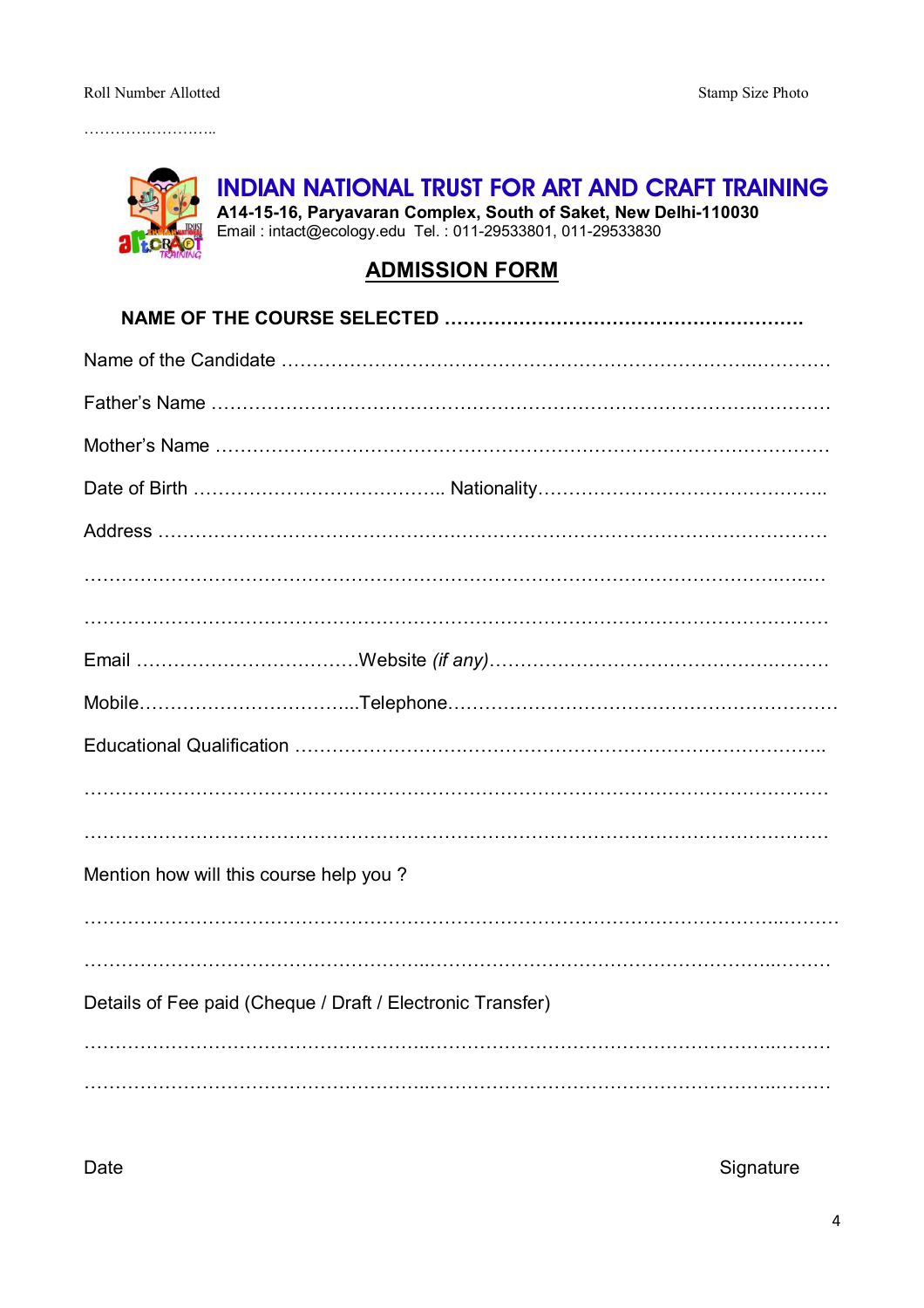The following publications have been brought out during the last 12 years of his existence :

- Art and Craft Training
- Azulejo
- Cameo Glass
- Earthenware
- Glassware
- Mosaic
- Porcelain
- Bone China
- Pottery
- Stoneware
- Glass and Glass Art
- Quilting and Quilt Art
- Lace-making
- Embroidery
- Rope-making
- Canvas work
- Macramé (knotting)
- Spinning
- Flower crafts
- Leatherwork
- Mixed Media
- Needlework
- Paper crafts
- Wood and furniture crafts
- Marquetry
- Wood burning
- Wood carving
- Woodworking
- Lacquer art
- Carpentry
- Cabinet making
- Upholstery
- Intarsia
- Woodturning
- Stone crafts
- Metal crafts
- Metalworking metalsmith
- Enamelling
- Blacksmithing
- Farrier
- Tinware tinsmith
- Weaponsmith sword making, armorer, gunsmith, fletching
- Clockmaking
- Silversmith